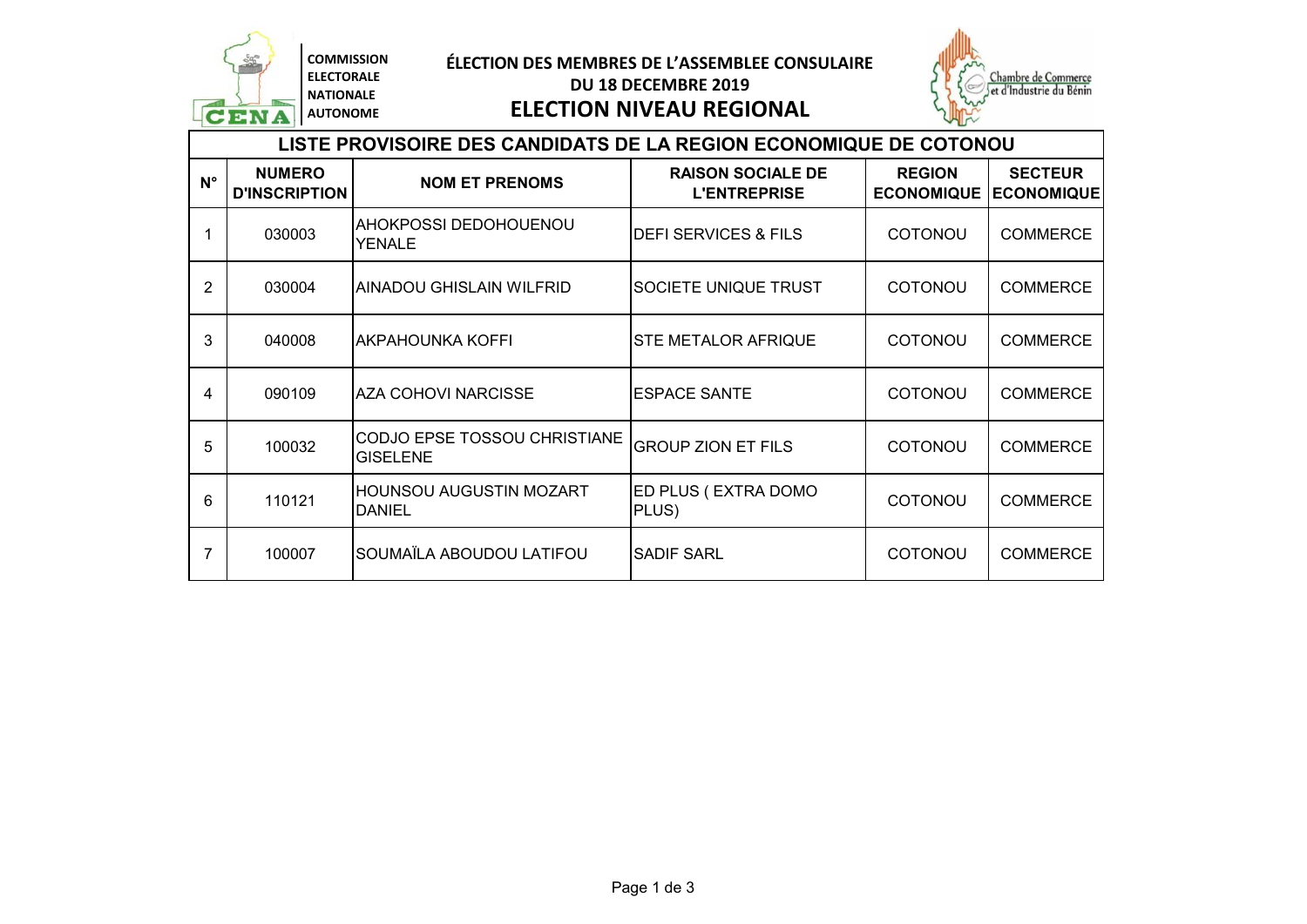

### **ÉLECTION DES MEMBRES DE L'ASSEMBLEE CONSULAIRE DU 18 DECEMBRE 2019**



### **LISTE PROVISOIRE DES CANDIDATS DE LA REGION ECONOMIQUE DE COTONOU ELECTION NIVEAU REGIONAL**

| LIJTE FINOVIJOINE DEJ VANDIDATJ DE EA NEGION EVONOMIQUE DE VOTONOV |                                       |                                                   |                                                 |                                                   |                  |
|--------------------------------------------------------------------|---------------------------------------|---------------------------------------------------|-------------------------------------------------|---------------------------------------------------|------------------|
| $N^{\circ}$                                                        | <b>NUMERO</b><br><b>D'INSCRIPTION</b> | <b>NOM ET PRENOMS</b>                             | <b>RAISON SOCIALE DE</b><br><b>L'ENTREPRISE</b> | <b>REGION</b><br><b>ECONOMIQUE   ECONOMIQUE  </b> | <b>SECTEUR</b>   |
| 8                                                                  | 100026                                | <b>FANGNIGBE MILENE THEODORA</b><br><b>AFIAVI</b> | CAID/AC                                         | <b>COTONOU</b>                                    | <b>INDUSTRIE</b> |
| 9                                                                  | 110103                                | IZINSOU FLORENCIA NANCY D. C                      | <b>AFRIQUE COMMUNICATION</b>                    | <b>COTONOU</b>                                    | <b>INDUSTRIE</b> |